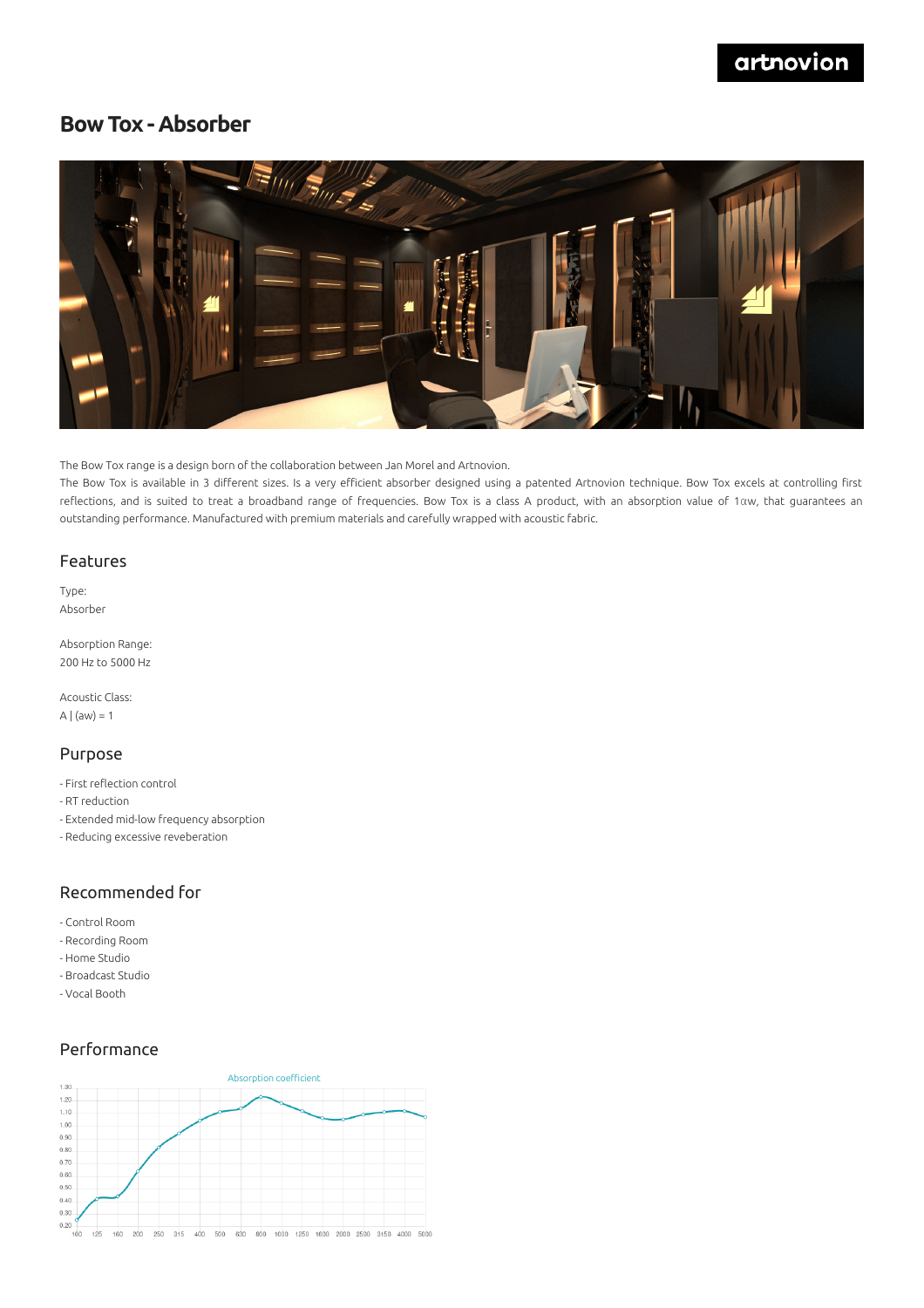

## Add-ons

GlueArt

GlueArt

**GlueArt 3.0 Instant Fix Kit**

## **Dimensions Weight**

FG - SF | 595x595x75mm 1.12 Kg

#### **Box**

Quantity per box: 8 Dimensions: 645x785x655mm Volume: 0.332m3 Weight: 11.9Kg